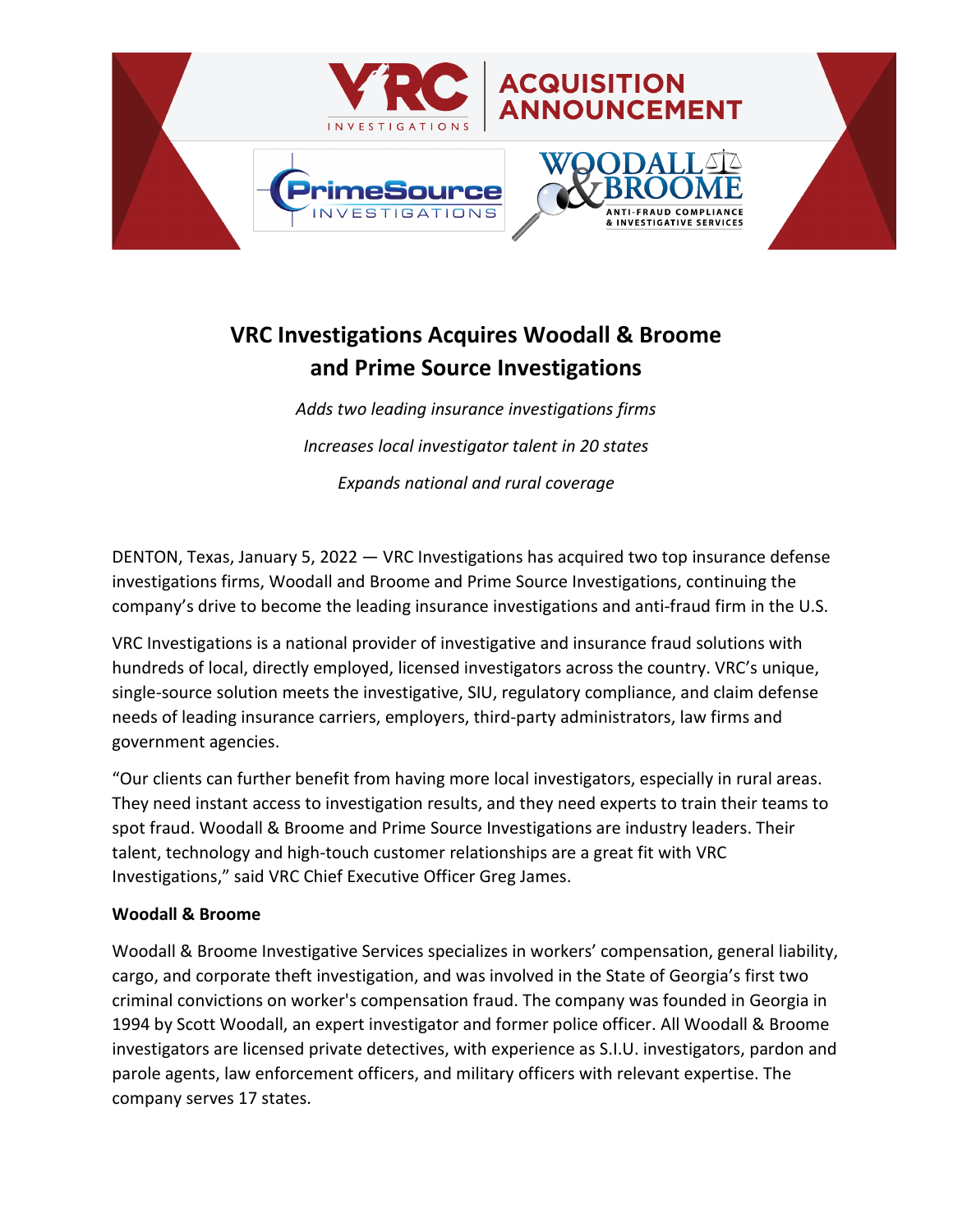"Woodall & Broome is known for keeping clients informed at every stage of an assignment and for getting results. VRC has the same high touch focus on client communications and professionalism. It's a great cultural fit," said Scott Woodall, President and CEO of Woodall & Broome.

In addition to their surveillance, background investigations and remote camera surveillance, Woodall and Broome provide SIU and anti-fraud services that fit perfectly with VRC's nationwide programs. Woodall and Broome have assembled a team of veteran anti-fraud compliance coordinators. Their experience and expertise ensure that clients stay in compliance with all regulatory requirements and increase cost savings through the efficient management of client SIU programs.

### **Prime Source Investigations**

Prime Source Investigations specializes in Strategic Surveillance. They have developed a strong reputation in the Mid-Atlantic for obtaining useful video evidence on a regular basis, with a quality control process & technological advancements that ensure results. In addition to surveillance, Prime Source Investigations also offers Social Media Analysis, SMART investigations™, and Medical Canvassing to help their clients mitigate wrongful exposure. Prime Source provides insurance defense services to insurance companies, third party administrators, defense firms, self-insureds, and government entities.

"In our business, time matters. We get clients the information they need within 24 hours of completed surveillance, so they can make fast, accurate, informed decisions. That focus on accuracy, speed and quality is just one of the many points we have in common with VRC," said Phil Olshevski, President of Prime Source Investigations.

Nate Reber, owner and operator at Prime Source added, "Prime Source is excited to combine forces with VRC Investigations. I've had the opportunity to meet and strategize with the VRC executive team and I'm eager to join their efforts in combating fraud. In addition to receiving the exemplary services they are used to, our clients will now also receive the benefits of nationwide coverage, SOC-2 security, and an extensive portfolio of additional fraud fighting services. We are excited to serve as the foundation in the Northeast for VRC Investigations."

"The timing was right for us to partner with a national company who has the expertise and resources to allow us to better serve our clients. There is also great opportunity for our current employees to grow within an organization that has been a leader in our industry. Having worked in investigations for over 20 years, I am looking forward to working with VRC in continuing to build the best nationwide investigative company," stated Shawn Hynes, Vice President of Prime Source Investigations.

The acquisitions of Woodall & Broome and Prime Source Investigations follow VRC's acquisition of Probe Information Services in 2019. Founded in California in 1992, Probe is a professional, full-service investigative firm specializing in insurance defense.